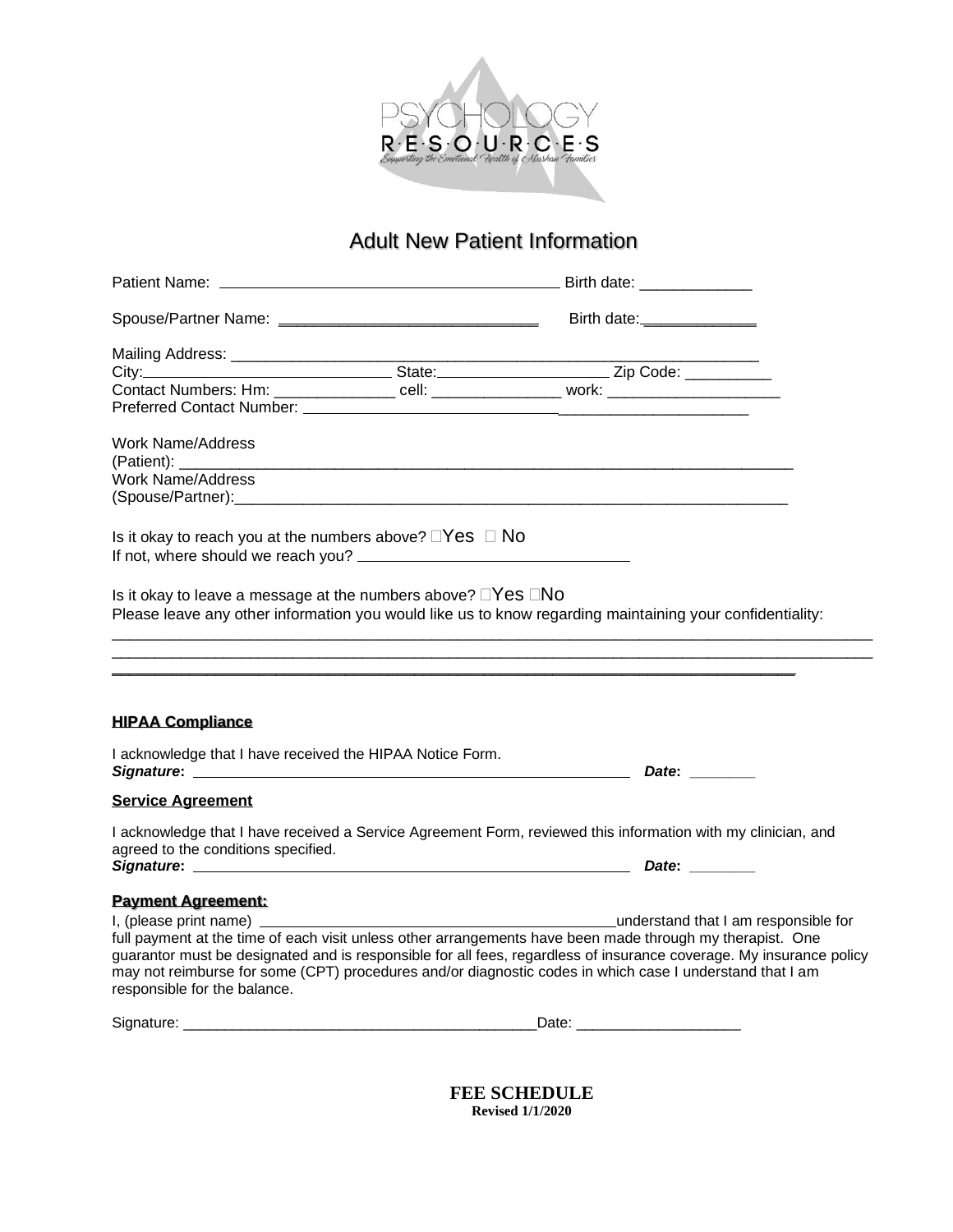

| <b>Description / Procedure</b>            | Code  | Fee      |
|-------------------------------------------|-------|----------|
| <b>Diagnostic Interview</b>               | 90791 | \$240.00 |
| Brief Psychotherapy (30 min)              | 90832 | \$93.00  |
| <b>Standard Psychotherapy (45-50 min)</b> | 90834 | \$185.00 |
| <b>Expanded Psychotherapy (60 min)</b>    | 90837 | \$198.00 |
| <b>Family Therapy</b>                     | 90847 | \$198.00 |
| Group Psychotherapy                       | 90853 | \$157.00 |
| Psychological Testing / Psychologist      | 96101 | \$350.00 |
| Broken Appointment / Late Cancellation    | 99037 | \$45.00  |

**Authorization to Bill and Payment Policy**

**Tax ID: 92-0161193**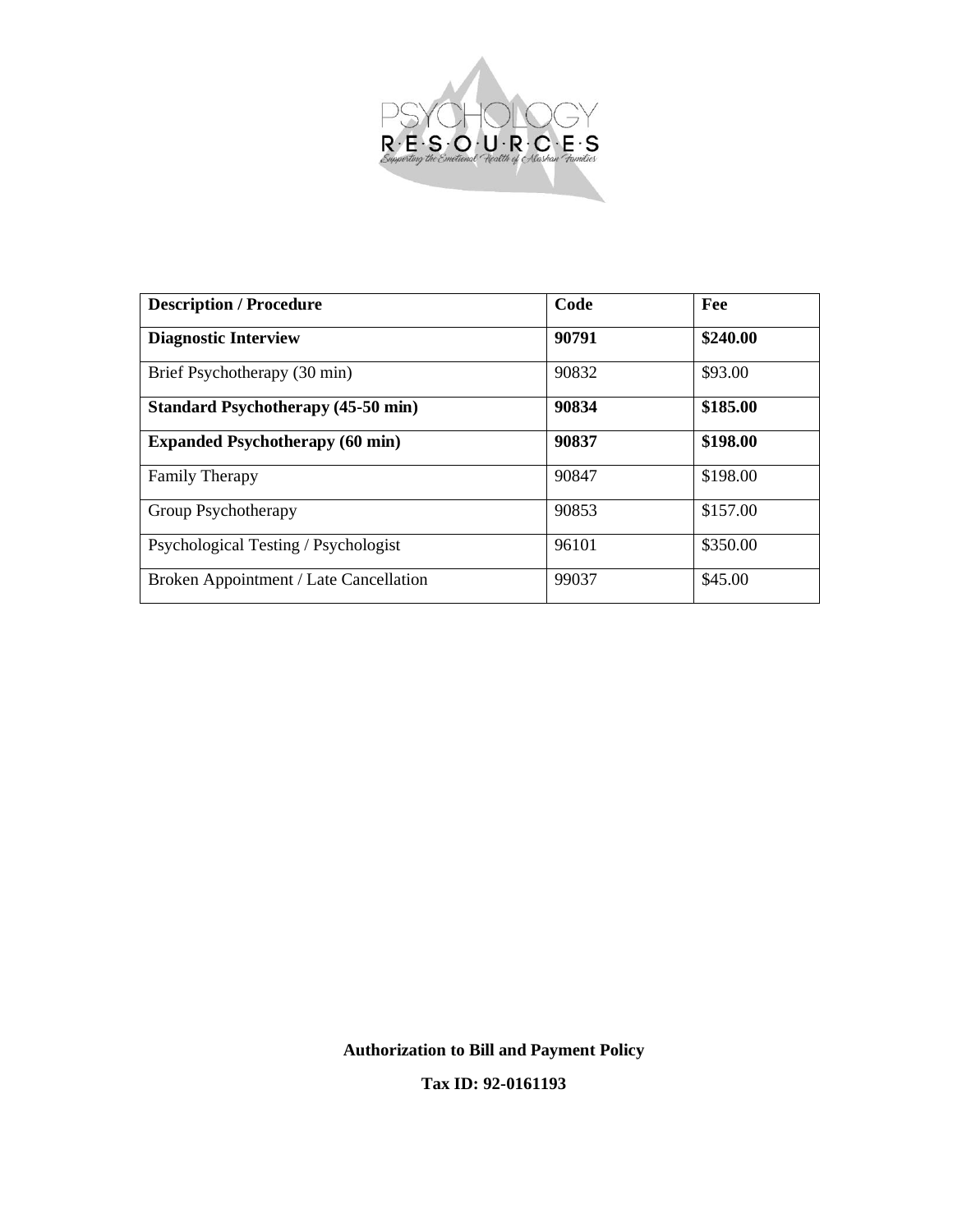

| <b>Primary Insurance Information</b>             |                                                                                                                                                                                                                                |
|--------------------------------------------------|--------------------------------------------------------------------------------------------------------------------------------------------------------------------------------------------------------------------------------|
|                                                  | Subscribers Name: Subscribers Birth Date: Subscribers Birth Date:                                                                                                                                                              |
| Relation to Subscriber: Subscribers Soc. Sec. #: |                                                                                                                                                                                                                                |
|                                                  |                                                                                                                                                                                                                                |
|                                                  |                                                                                                                                                                                                                                |
|                                                  | Insurance Phone Number: <u>Number</u> 2004                                                                                                                                                                                     |
|                                                  | $\text{I}$                                                                                                                                                                                                                     |
| <b>Secondary Insurance Information</b>           |                                                                                                                                                                                                                                |
|                                                  | Subscribers Name: Subscribers Birth Date:                                                                                                                                                                                      |
| Relation to Subscriber: Subscribers Soc. Sec. #: |                                                                                                                                                                                                                                |
|                                                  | Secondary Insurance Company: 2008 and 2008 and 2008 and 2008 and 2008 and 2008 and 2008 and 2008 and 2008 and 2008 and 2008 and 2008 and 2008 and 2008 and 2008 and 2008 and 2008 and 2008 and 2008 and 2008 and 2008 and 2008 |
|                                                  | Insurance Address: No. 1996. The Contract of the Contract of the Contract of the Contract of the Contract of the Contract of the Contract of the Contract of the Contract of the Contract of the Contract of the Contract of t |
|                                                  |                                                                                                                                                                                                                                |
|                                                  | $\text{I}$                                                                                                                                                                                                                     |

As a courtesy, we will bill your insurance company for the services provided. Per your insurance, this is not a guarantee of payment. All claims are subject to review according to your plan provisions and limitations. Please review your policy for specific details on your plan coverage, co-pays and deductibles. We will not be responsible for monitoring your dollar or visit maximums on your plan, as this is the patient's responsibility. While Psychology Resources will submit claims on your behalf, it is your responsibility to manage and resolve any payment issues with your insurance company. Full payment is expected for any unresolved issues or nonpayments with your insurance within 60 days of the date of service. Psychology Resources will not be held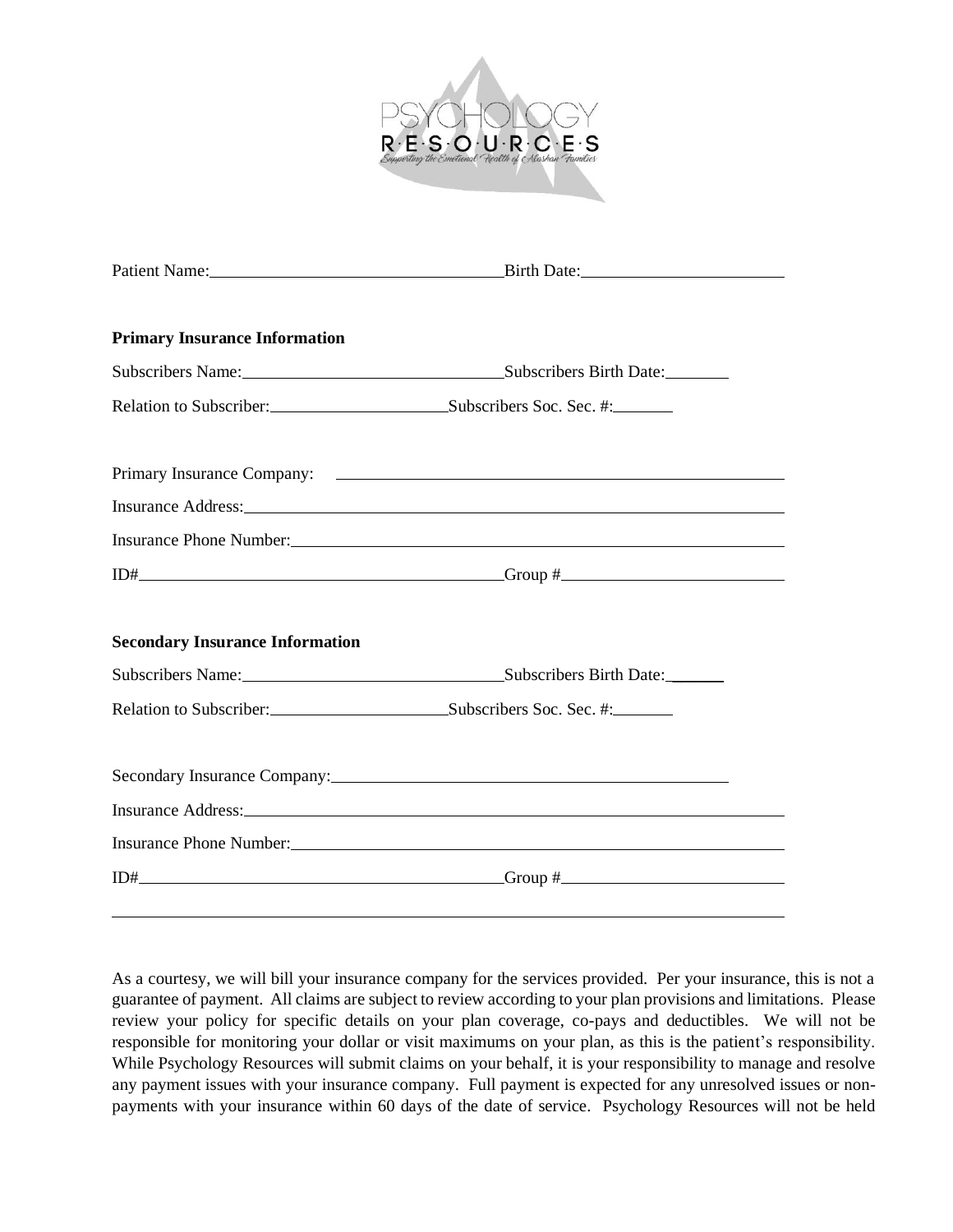

responsible for any additional non-covered or over the usual and customary charges that is determined by the insurance company.

Your signature below indicates you read and understand the payment policy and authorize Psychology Resources to submit claims to your insurance company(s).

| <b>Signature</b> | Date |
|------------------|------|
|                  |      |

## **PSYCHOLOGY RESOURCES**

**CLINICIAN - PATIENT SERVICES AGREEMENT**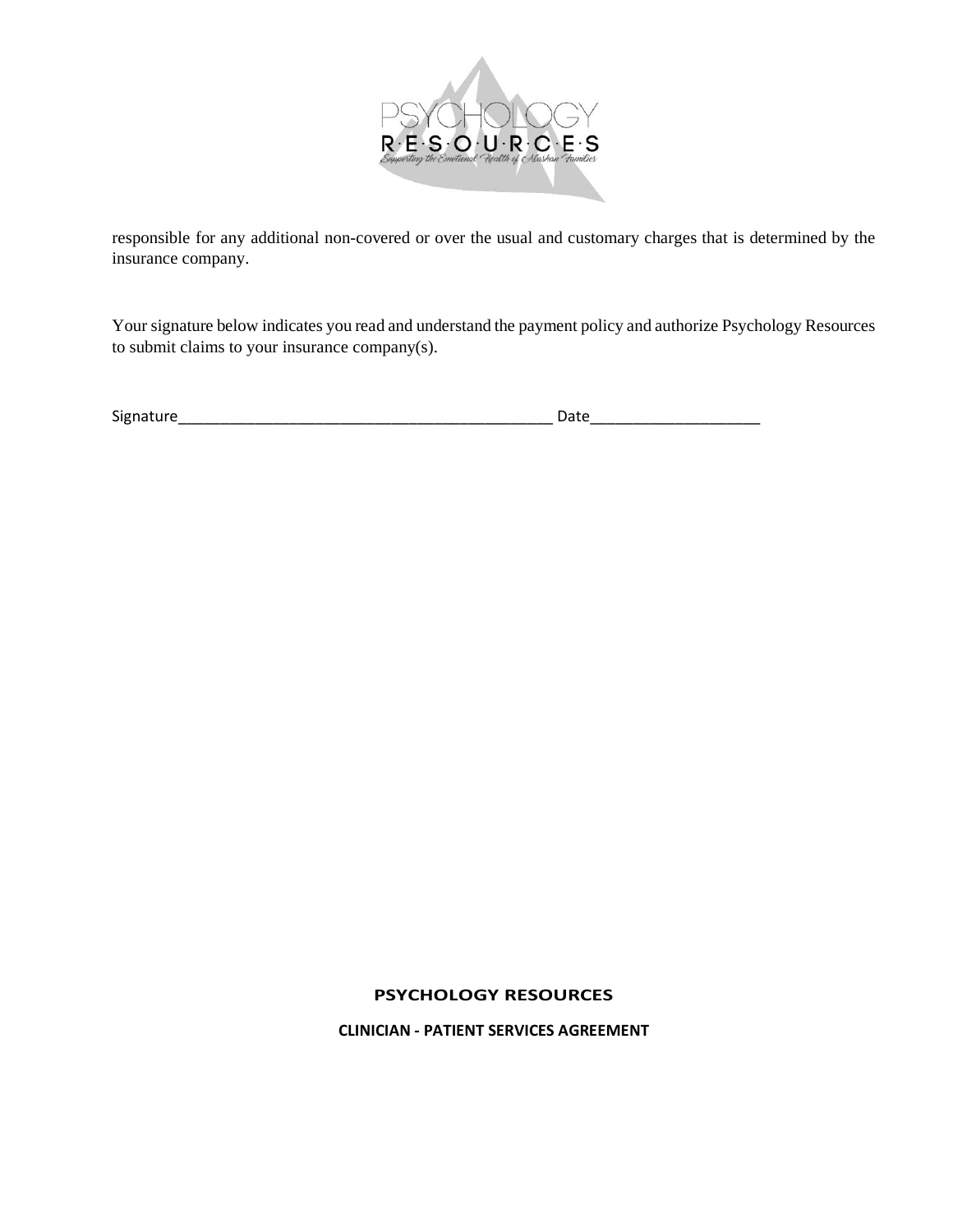

#### **WELCOME TO OUR PRACTICE**

This document contains important information about our professional services and business policies. It accompanies the information you were given about the Health Insurance Portability and Accountability Act (HIPAA). It is important that you read them carefully and understand them. We can discuss any questions you have. When you sign this document, it will represent an Agreement between us. You may revoke this Agreement in writing at any time. That revocation will be binding on Psychology Resources unless we have taken action in reliance on it; if there are obligations imposed on us by your health insurer in order to process or substantiate claims made under your policy; or if you have not satisfied any financial obligations you have incurred.

## **PSYCHOLOGICAL SERVICES**

Psychotherapy is not easily described in general statements. It varies depending on the personalities of the clinician and patient, and the particular problems you are experiencing. There are many different methods we may use to address and treat the challenges that bring you to us. Psychotherapy is not like a visit to a medical doctor. Instead, it calls for a very active effort on your part. In order for mental health intervention to be most successful, you will have to work on things we talk about during sessions.

Psychotherapy can have benefits and risks. Since therapy often involves discussing unpleasant or challenging aspects of your life, you may experience uncomfortable feelings like sadness, guilt, anger, frustration, loneliness, or helplessness. On the other hand, psychotherapy has been shown to have many benefits. Therapy often leads to better relationships, solutions to specific problems, and significant reductions in feelings of distress. There are however no guarantees of what you will experience.

**Intake and Evaluation Phase:** We normally conduct an intake evaluation that will last from two to four sessions. Those first few sessions will involve an evaluation phase to better determine your behavioral health needs. By the end of the evaluation phase, we will be able to offer some typical treatment options for your needs, discuss the pros/cons of those various options, and provide an opportunity for you to make an informed decision regarding your treatment choice(s).

**Treatment Sessions:** If it is decided together that your intake clinician is the best person to provide your behavioral health services, then treatment sessions will begin. If you begin treatment sessions, we will always strive to be a good guest in your life, which especially means that we will try our best not stay too long. Your therapist will usually schedule a number of weekly therapy sessions into the future, and he/she will periodically conduct treatment reviews with you to determine if the prescribed course of treatment is working, and if not, make adjustments. The exact number of sessions scheduled into the future will vary over the course of treatment and are dependent upon many different factors. Please know that if treatment is successfully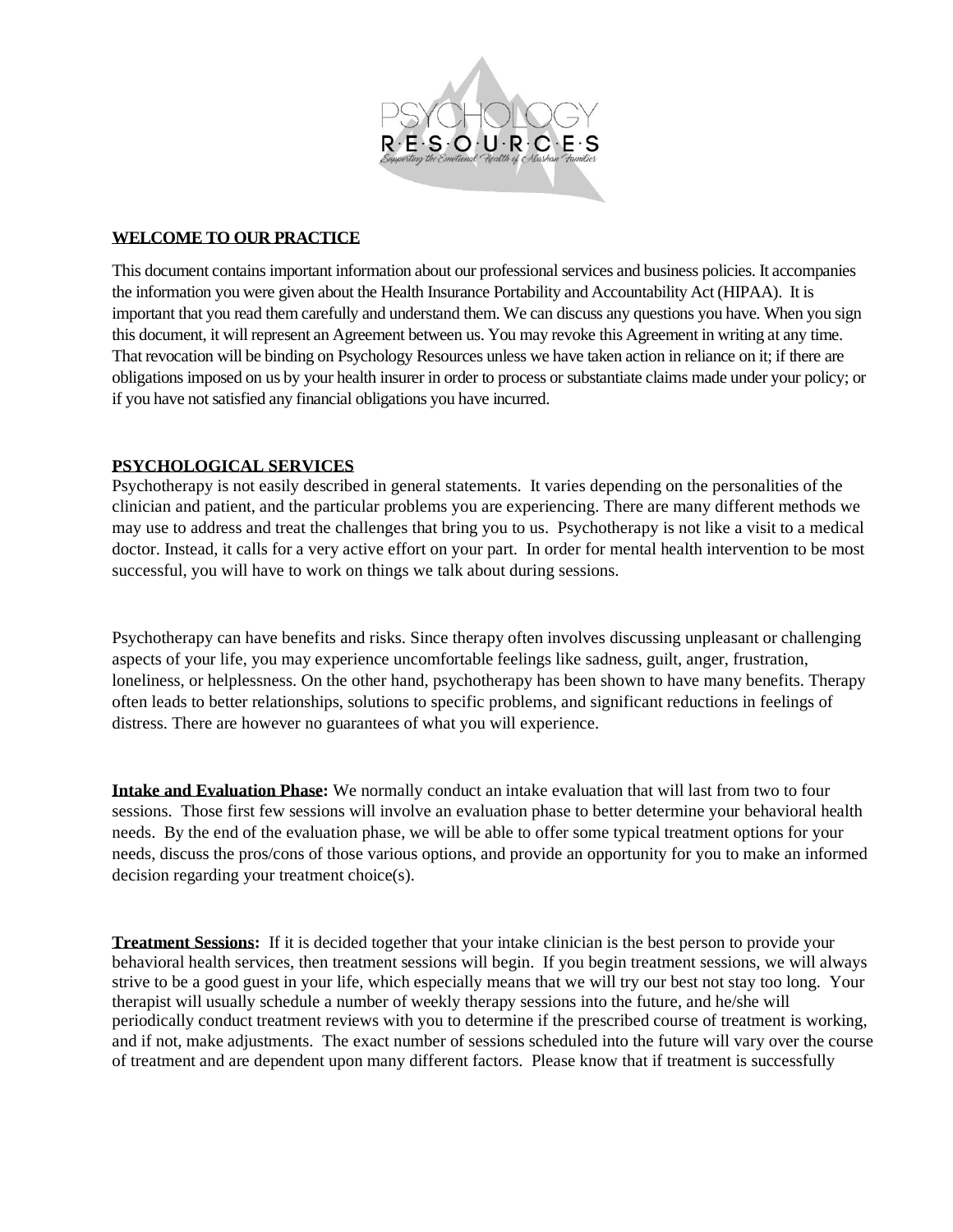

completed prior to the completion of future scheduled sessions, then those sessions will be cancelled without any payment commitment.

**No Show and Cancellations: There may be a cancellation fee for the missed appointments unless you provide one working day's advance notice (24 hours) of cancellation (unless we both agree that you were unable to attend due to circumstances beyond your control)**. You are encouraged to discuss this further with your clinician. It is important to note that insurance companies **do not** provide reimbursement for cancellation fees**.** 

# **PATIENT RIGHTS**

HIPAA provides you with several rights with regard to your Clinical Record and disclosures of protected health information. These rights are outlined in detail in the HIPAA Privacy Notice we have provided to you. Please review that information and ask us any questions you have. We are happy to discuss any of these rights with you.

**\*\*IMPORTANT\*\* It is the position of Psychology Resources that we will not communicate with our patients via text or email.** We will communicate only in person and on the phone using the designated phone number that you have documented with us as secure. While the preferred communication style of the patient is important and valued, we have chosen to prioritize your privacy and exercise additional caution in our communication during these current times of expanding electronic media and data breaches. While improving, the possibility of negative stigma towards consumers of behavioral health services may still be found in the general community so we feel its import to exercise caution. Therefore, while many other health care providers in the community have and are utilizing email and texting with their patients, we at Psychology Resources have not and will not. Consequently, if you are insistent that you are permitted to email and/or text your provider, then you will need to find a different provider than Psychology Resources. Additionally, if you begin a patient relationship with us knowing that we will not email or text you and then change your mind and insist upon text/email communication, then you will be required to immediately find a new provider.

**Minors and Parents.** Minors and their parents should be aware that the law generally allows parents to examine and obtain copies of their child's treatment records. However, while parental access and copies may be legally allowable, such access may be therapeutically contraindicated. Privacy in psychotherapy is often crucial to successful treatment progress, particularly with teenagers. It is intuitively obvious that if a child/teen knows that everything he/she says to the clinician will be repeated to the parents, then it is very likely that the child/teen will be very guarded and/or non-participatory in treatment. Therefore, it is our general practice to request an agreement from parents that they allow a degree of doctor-patient privacy between their child/teen and the clinician. The parent will be quickly notified if anything illegal or potentially dangerous is learned by the clinician during a session. Also, during the course of treatment, we will provide parents general information about the progress of their child's treatment and attendance at scheduled sessions. We will also provide parents with a summary of their child's treatment upon request. If a parent changes their mind and demands that the clinician disclose everything that their child has discussed with the clinician and/or provide a parental copy of the record, then the parental request will be honored, but the parent will also be required to immediately find a new therapist because the conditions for starting therapy were voided.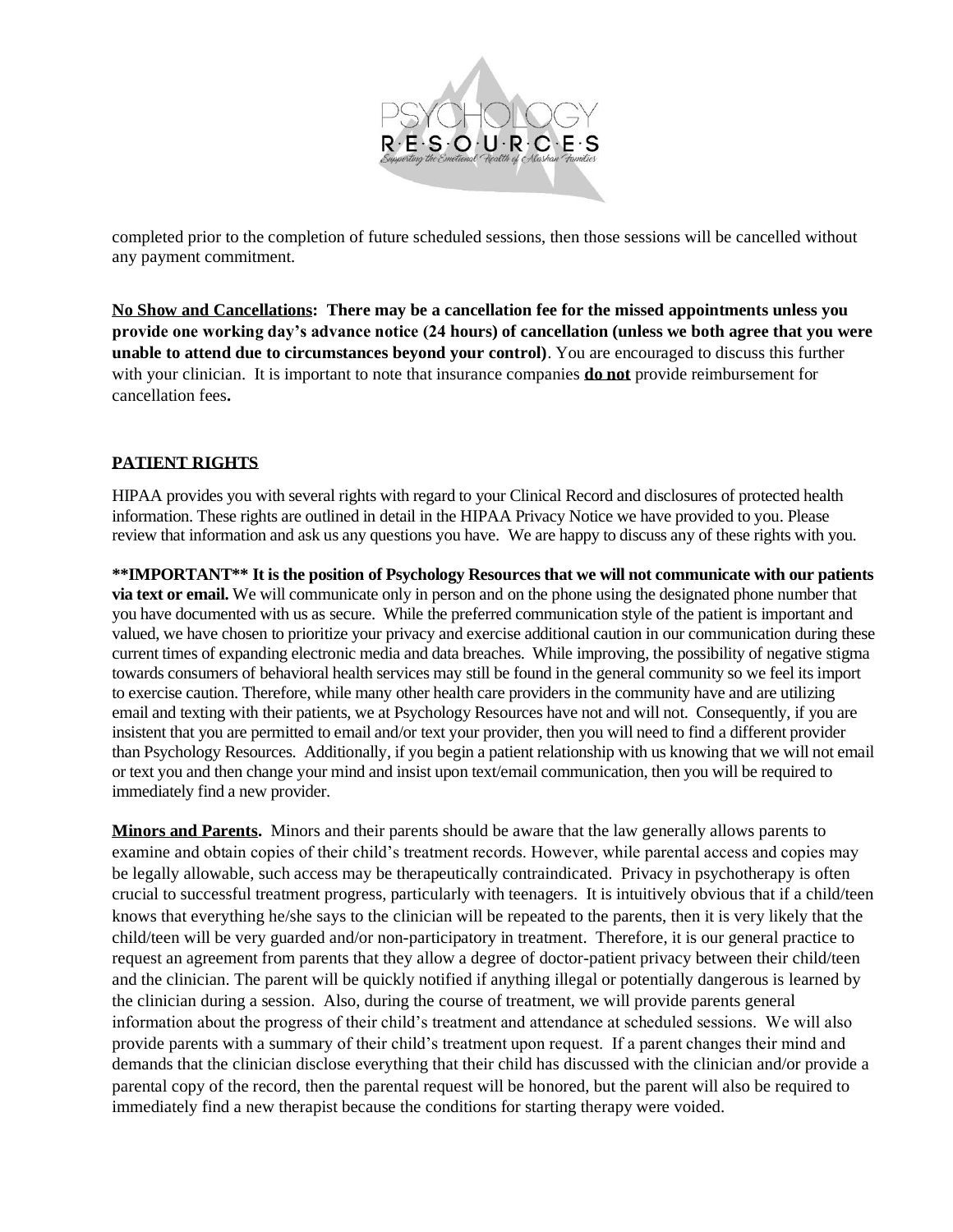

In the event of a divorce, Psychology Resources may require court documentation of sole legal custody. Regardless of which parent has sole legal custody, it is our standard of practice to seek the approval and involvement of both parents in their child's therapy. Also, we think it important to clarify that Psychology Resources provides clinical services, NOT forensic or custody evaluations. Those two roles are entirely different in scope and purpose and are not interchangeable. Consequently, we strongly recommend that your child's therapy be kept separate from any future litigation between divorcing/divorced parents. As such we will not willingly take part in any court proceedings, nor will we provide opinions related to custody issues. Such services are available elsewhere in the professional community and parents may be referred as appropriate.

When a minor child of divorced parents is seen, we will require one parent to be the guarantor for billing purposes. That person will be the responsible party for any outstanding balances. Psychology Resources will not begin treatment until parents are able to agree upon a guarantor.

#### **UNATTENDED MINORS IN THE WAITING AREA**

Your child's safety and security are extremely important to us, which means that we need to ensure your child is not left unattended in the waiting area as follows:

**Parent Only Sessions**: Parents are asked not to bring their children when it is an intake or parent only session. If parents bring their child or children to a parent only session, the session will unfortunately need to be rescheduled.

**Adult Individual Sessions:** Similarly, adults who are receiving individual therapy cannot bring their children with them to wait in the waiting area during the parent's session. There are circumstances when bringing an infant with you into sessions may be either just fine or clinically contraindicated, so please talk with your therapist to determine if that option is right for your parent only or individual therapy session.

**Child Therapy Sessions**: Regarding child-focused therapy sessions that are scheduled for your child, we do understand that your child's treatment may require the clinician to talk briefly with you alone, either before or after a session with your child. This time however will need to be kept brief (10-15 min). The administrative assistants will do their best to keep an eye on your child but please know they are also engaged in other duties. If you are uncomfortable with this please decline this option and call the clinician in advance with any information you would like to share. Children under the age of 5 cannot be left unattended by a parent at any time. Siblings also cannot be left in the lobby unless this has been approved by the clinician on a limited occurrence.

#### **CONFIDENTIALITY**

Information regarding your health care, including payment for health care, is protected by the Health Insurance Portability and Accountability Act (HIPAA), 45 C.F.R. parts 160 and 164. HIPAA requires that we provide you with a Notice of Privacy Practices for use and disclosure of PHI for treatment, payment and health care operations. Confidentiality regulations and Psychology Resources' privacy practices are described in detail in the Notice of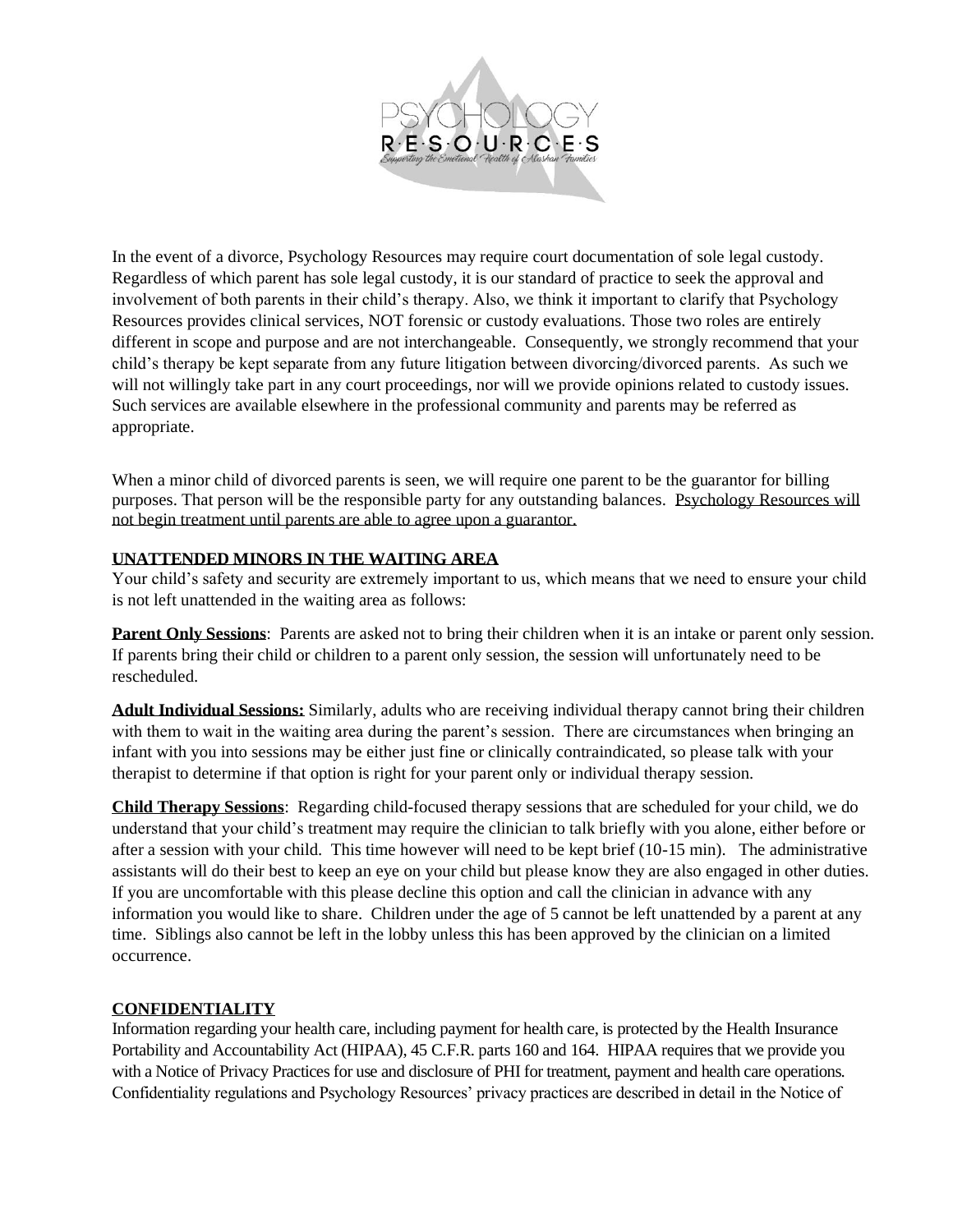

Privacy Practices accompanying this agreement. Please refer to this document and let us know if you have any questions.

In addition to the Privacy Notice please be aware of the following: Your signature on this Agreement provides consent for those activities, as follows:

- Psychology Resources is a group practice and that we employ administrative staff. In most cases, we need to share protected information with these individuals for both clinical and administrative purposes such as scheduling, billing and quality assurance. All staff members are bound by the same rules of confidentiality and have been given training in order to protect your privacy.
- We contract with a bookkeeping company. As required by HIPPA, we have a formal business associate contract with this business, in which they promise to maintain the confidentiality of this data except as specifically allowed in the contract or otherwise required by law. If you wish, we can provide you with the name of this organization.
- You should also be aware that your contract with your health insurance company requires that we provide them with information relevant to the services that are provided to you. We are required to provide a clinical diagnosis. Sometimes we are required to provide additional clinical information such as treatment plans or summaries, or copies of your entire Clinical Record. In such situations, we will make every effort to release only the minimum information about you that is necessary for the purpose requested. Though all insurance companies claim to keep such information confidential, Psychology Resources has no control over what they do with it once it is in their hands. In some cases, they may share the information with a national medical information databank. We will provide you with a copy of any report submitted, if you request it. By signing this Agreement, you agree that we can provide requested information to your carrier.

#### **PROFESSIONAL FEES**

A fee schedule is provided separate from this document, and it denotes the various professional services that we offer as well as the rate for those services. If you become involved in legal proceedings that require our participation, you will be expected to pay for all of our professional time, including communication with any involved attorney, court testimony and preparation, and transportation costs. We charge a higher hourly rate for time spent on legal matters due to the intricacy of this involvement.

#### **PROFESSIONAL RECORDS**

The laws and standards of our profession require that we keep Protected Health Information about you in your Clinical Record. If you provide us with an appropriate written request, you [or your legal representative] have the right to examine and/or receive a copy of your records. Please note that clinical records can be misinterpreted and/or upsetting to untrained readers. For this reason, we recommend that you initially review them in our presence, or have them forwarded to another mental health professional so you can discuss the contents. We reserve the right to charge a copying fee of \$40.00 to cover related expensesif the majority of the file is being requested.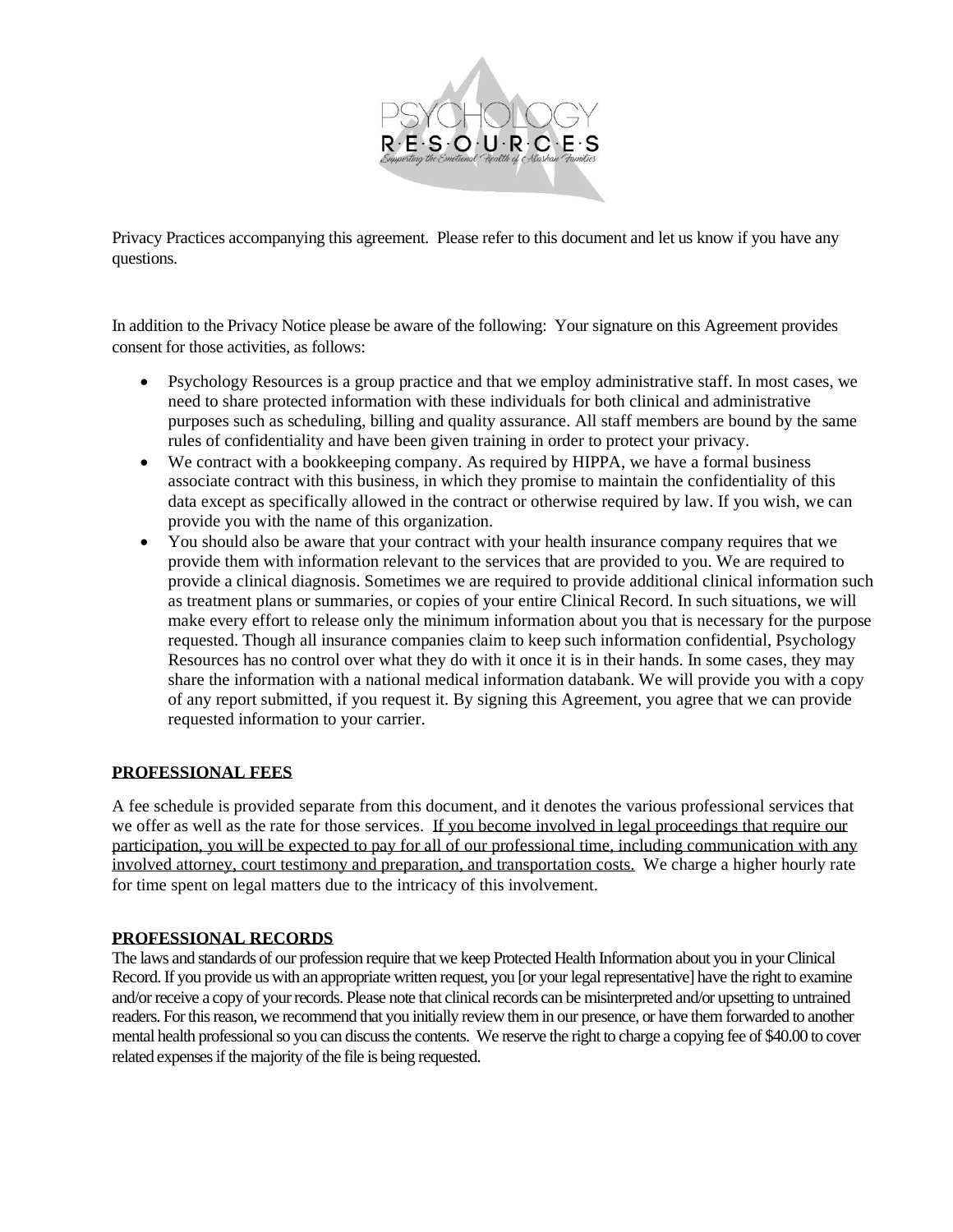

#### **BILLING AND PAYMENTS**

As a courtesy, we will bill most major insurance companies for services rendered. Psychology Resources is a preferred provider of United Health Care and Premera/Blue Cross Blue Shield. We do not bill Triwest, Tricare, Medicaid, Medicare, Tefra or Denali Kid Care, as they do not reimburse us. If you have a health insurance policy, it may or may not provide some coverage for mental health treatment. We recommend that you contact your carrier and verify your plan benefits. We will provide you with whatever assistance we can to help you receive the benefits to which you are entitled; however, you (not your insurance company) are responsible for full payment of Psychology Resources' fees. You will be expected to pay your portion of the cost for each session at the time of service unless we agree otherwise. At the end of each session you will be provided with a superbill itemizing the charges for that session.

As your insurance policy denotes a relationship between you and the insurance company, we ask that you watch your explanation of benefits (EOB) and contact your insurance company to resolve any payment and benefit coverage problems. We expect that all balances on your account be paid within 60 days unless we have reached a separate agreement with you.

#### **CONTACTING US**

Please contact the front office for all scheduling related matters to include cancellations at (907) 272-4407. Office hours are Monday through Saturday and office, hours vary during these days. Messages can also be left for the clinicians via the voicemail system. The front office can transfer you or their voicemail can be accessed via the automated directory. Clinicians monitor their voicemail and make every effort to return your call on the same day you make it when we are scheduled to be in the office. If you are unable to reach us and feel that the situation is an emergency, contact your family physician, psychiatrist, or go to the nearest emergency room. If we are unavailable for an extended time (for example on a trip) we will provide you with the name of a colleague to contact, if necessary.

YOUR SIGNATURE BELOW INDICATES THAT YOU HAVE READ THIS AGREEMENT AND AGREE TO ITS TERMS. YOUR SIGNATURE ALSO SERVES AS AN ACKNOWLEDGEMENT THAT YOU HAVE

**Signature Date**

\_\_\_\_\_\_\_\_\_\_\_\_\_\_\_\_\_\_\_\_\_\_\_\_\_\_\_\_\_\_\_\_ \_\_\_\_\_\_\_\_\_\_\_\_\_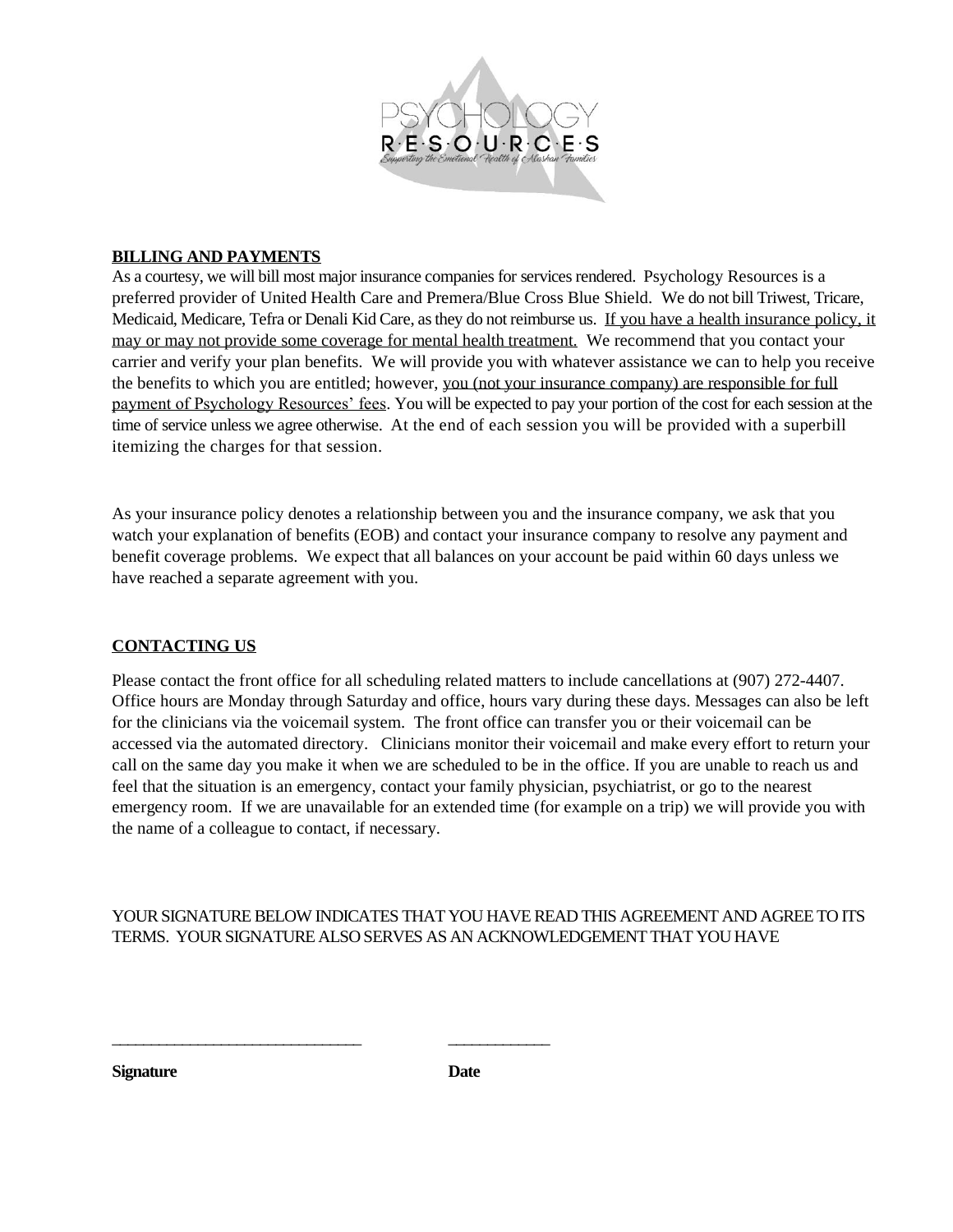

# **Telemental Health Informed Consent**

I, \_\_\_\_\_\_\_\_\_\_\_\_\_\_\_\_\_\_\_\_\_\_\_\_\_\_\_\_\_\_\_\_\_\_\_\_\_, hereby consent to participate in telemental health with, \_\_\_\_\_\_\_\_\_\_\_\_\_\_\_\_\_\_\_\_\_\_\_\_\_\_\_\_\_\_\_\_\_\_\_\_\_\_\_\_\_\_\_\_\_\_ , as part of my psychotherapy. I understand that telemental health is the practice of delivering clinical health care services via technology assisted media or other electronic means between a practitioner and a client who are located in two different locations.

I understand the following with respect to telemental health:

1) I understand that there are risks, benefits, and consequences associated with telemental health, including but not limited to, disruption of transmission by technology failures, interruption and/or breaches of confidentiality by unauthorized persons, and/or limited ability to respond to emergencies.

2) During telemental health sessions, I (participant or parent/guardian) agree to be in an area that is considered private from other individuals, to ensure my confidentiality. Parent/guardian agrees to provide their child an area to provide privacy and respect their privacy throughout telemental health sessions, unless their participation has been agreed upon by the therapist and child.

3) I understand that there will be no recording of any of the online sessions by either party. All information disclosed within sessions and written records pertaining to those sessions are confidential and may not be disclosed to anyone without written authorization, except where the disclosure is permitted and/or required by law.

4) I understand that the privacy laws that protect the confidentiality of my protected health information also apply to telemental health unless an exception to confidentiality applies (i.e. mandatory reporting of child, elder, or vulnerable adult abuse; danger to self or others; I raise mental/emotional health as an issue in a legal proceeding).

5) I understand that if I am having suicidal or homicidal thoughts, actively experiencing psychotic symptoms or experiencing a mental health crisis that cannot be resolved remotely, it may be determined that telemental health services are not appropriate and a higher level of care is required.

6) I understand that during a telemental health session, we could encounter technical difficulties resulting in service interruptions. If this occurs, I or the therapist will attempt to end and restart the session. If we are unable to reconnect within 5 minutes, the therapist will call and the therapy session will continue over the telephone.